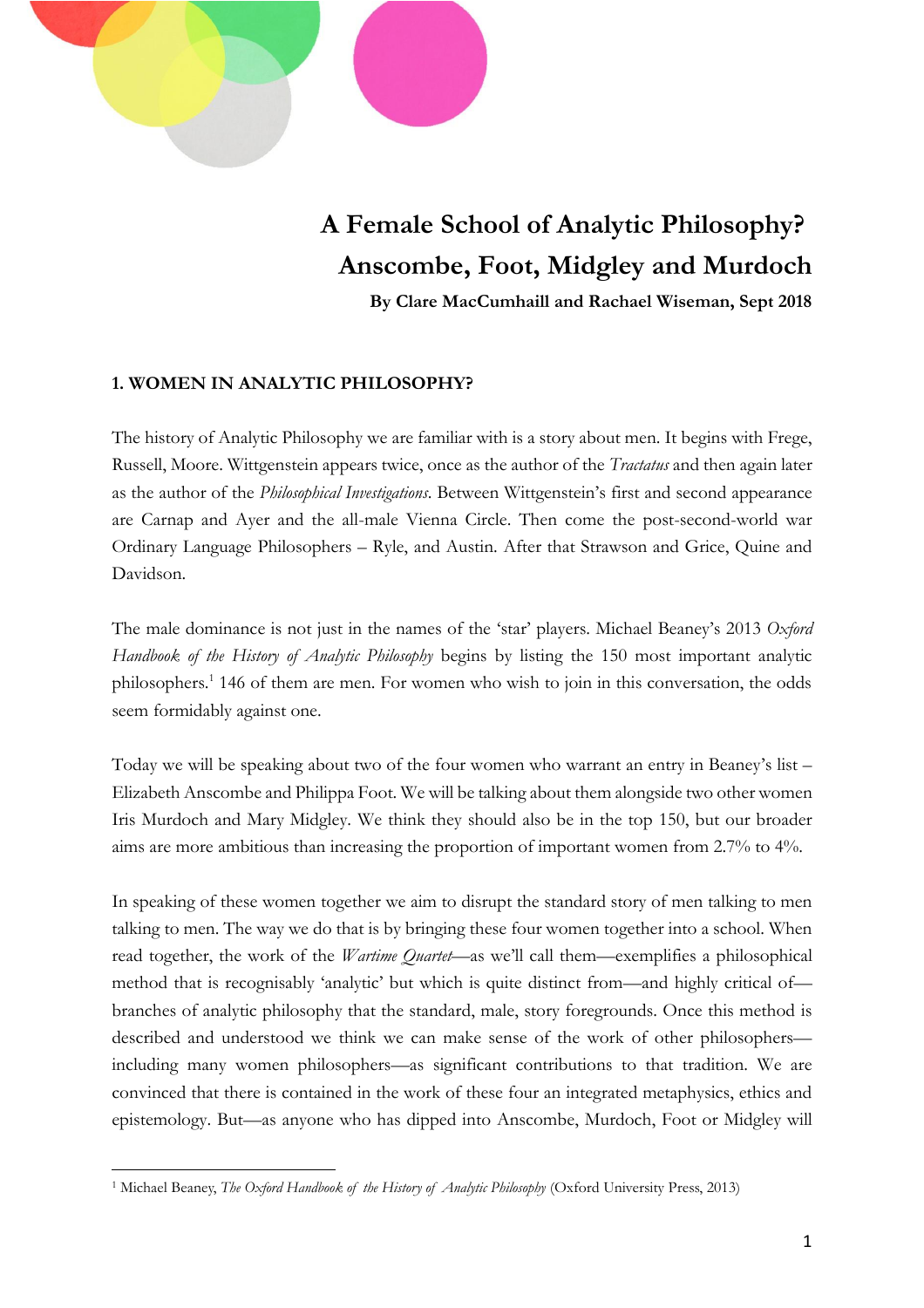

know—the work of these women resists quick summary. We won't attempt in this essay to give too much heavy philosophical content.<sup>2</sup> Instead, we'll be outlining the story into which these women, and their work, can be slotted. The aim is to create a context for their philosophy and a sketch of its content. The story is an alternative history of early analytic philosophy and contains an alternative picture of the analytic philosopher.

In giving this picture we want to offer up a history of our subject in which women are seen not merely as commentators but as innovators. Our hope is to use this project—this story we're constructing—not only to change the way our history looks, but to do so in a way that will make the inclusion of more women in our canon not only possible but inevitable.

Anscombe, Foot, Midgley and Murdoch began at University in the late 1930s, in the middle of a philosophical revolution and on the cusp of a world war. Their philosophical response to each was markedly different to that of their male peers and it is this response, and the material conditions that generated it, that we want to outline in this essay.

## **2. A REVOLUTION IN PHILOSOPHY**

 $\overline{a}$ 

We'll begin with what is familiar: a revolution in philosophy. At the start of the twentieth-century Frege and Wittgenstein, in different ways, made the case for thinking that the way to answer philosophical questions might be to study *language* rather than *the world.* Their idea—recognised in the coming decades as revolutionary—was that the need for elaborate metaphysics to answer to philosophical questions about the nature of, for example, *being* and *substance* and *mind*, could be eliminated if careful attention was paid to *language* and to its *logical form.* To give a crude example: rather than asking 'What is Truth?' we should ask, 'What does "truth" mean?' The claim they made—and sought to demonstrate in the *Begriffsschrift* and *Tractatus*—was that philosophical problems will simply disappear, once we are clear about the grammar of the language in which they arise.

With this methodological turn arose a new conception of philosophy—and of the philosopher. The philosopher's task was more like that of the mathematician than the empirical scientist. His aim was to reveal the formal structure of thought, a structure that was obscured by the messy

<sup>&</sup>lt;sup>2</sup> For a clear and insightful introduction to the connections between the work of the Quartet, see Ben Lipscomb, 'Slipping out over the wall: Midgley, Anscombe, Foot, and Murdoch' in Ian James Kidd and Elizabeth McKinnell (eds) *Science and the Self: Animals, Evolution, and Ethics: Essays in Honour of Mary Midgley* (Routledge, 2015).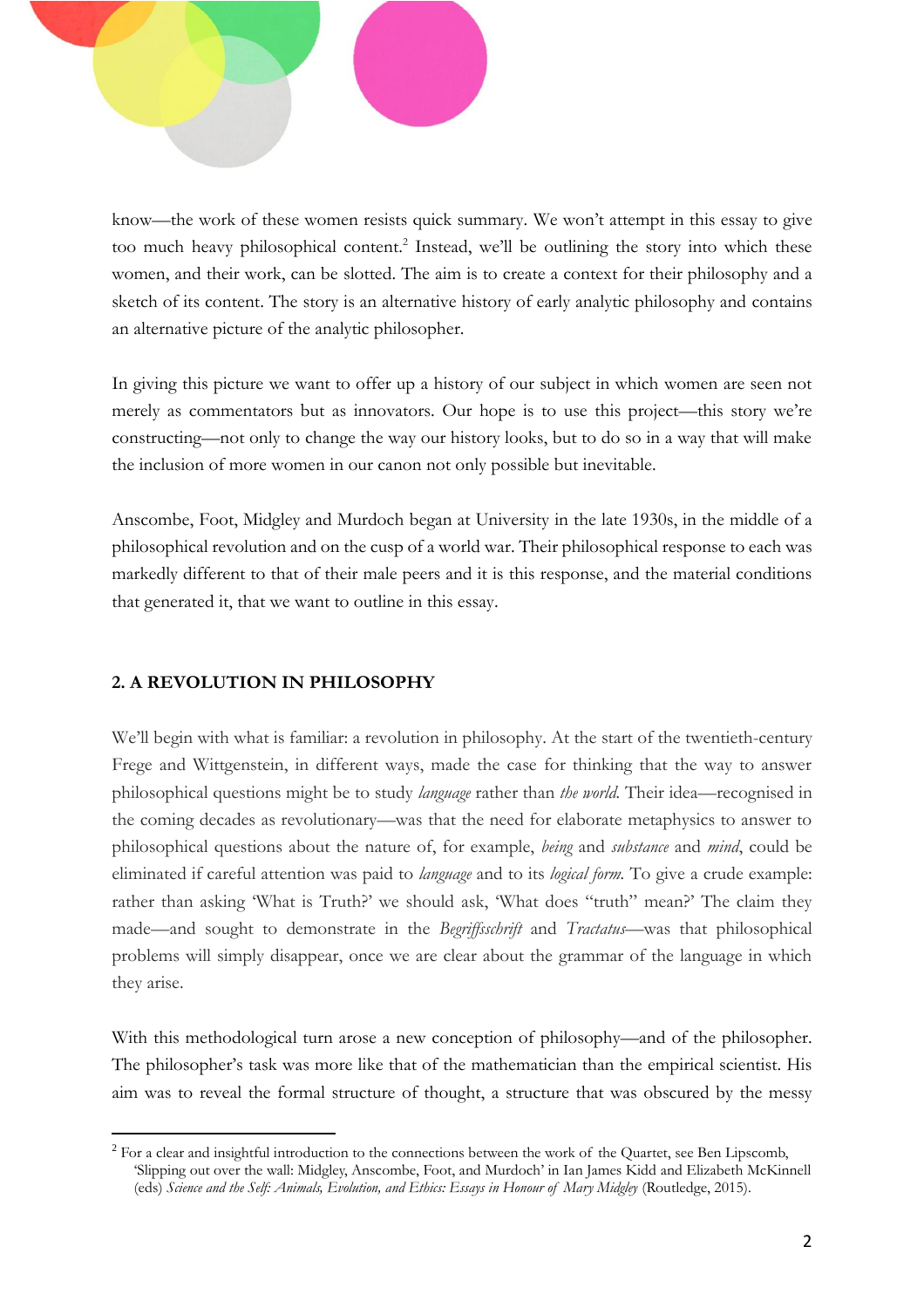

ambiguities of ordinary language. He was not to make new discoveries about the nature of Reality, as previous generations of philosophers had attempted. Indeed, his new method was to be a prophylactic against the urge to build baroque ontological systems—once everything was said clearly all that would be left was work for the empirical scientists.

Wittgenstein captured this change of method and self-conception when he wrote in the *Tractatus*:

The object of philosophy is the logical clarification of thoughts. Philosophy is not a theory but an activity. The result of philosophy is not a number of 'philosophical propositions', but to make propositions clear.<sup>3</sup>

In 1936, the year of Hitler's infamous Berlin Olympics, A. J. Ayer, just 23 and fresh out of his Oxford undergraduate degree, spent a summer in Vienna. He attended meetings of the Vienna Circle, a group of scientifically-minded thinkers and radicals who had been meeting regularly since 1932—the year that Hitler became German chancellor. The political implications of Wittgenstein's project attracted them: do away with nonsense, describe things as they are, replace rhetoric, metaphor and subjective value judgments with clear description of the empirical facts.

The result of his Viennese education was *Language, Truth and Logic.*<sup>4</sup> Ayer took the dense, difficult and subtle text of the *Tractatus* and repackaged it into a manifesto that undergraduates and the general public could easily grasp. Absent the political context of the Vienna circle, the commitment to scientific rigour and clear language became a young-man's modern manifesto: 'Out with the old!' Ayer's target was not fascist rhetoric but the work of previous generations of philosophers.

Ayer's distain for metaphysics was uncompromising. In the face of the new method, and partly inspired by the mystical remarks at the end of the *Tractatus*, some had tried to preserve a place for metaphysics as akin to poetry: though not strictly truth evaluable, metaphysics, like poetry, sought to express some deep but ineffable vision of the human, one that had ethical and aesthetic import, and which gestured toward the limits of language and human life. Though free from factual content, this defence went, metaphysics might still play a role in our emotional and moral lives. Ayer had no truck with even this diminished role for the metaphysician:

This compensation is hardly in accordance with his deserts. The view that the metaphysician is to be reckoned among the poets appears to rest on the assumption that

<sup>3</sup> Ludwig Wittgenstein, *Tractatus Logico-Philosophicus* (Kegan Paul, 1922), 4.112.

<sup>4</sup> A. J. Ayer, *Language, Truth and Logic* (Penguin, 1936).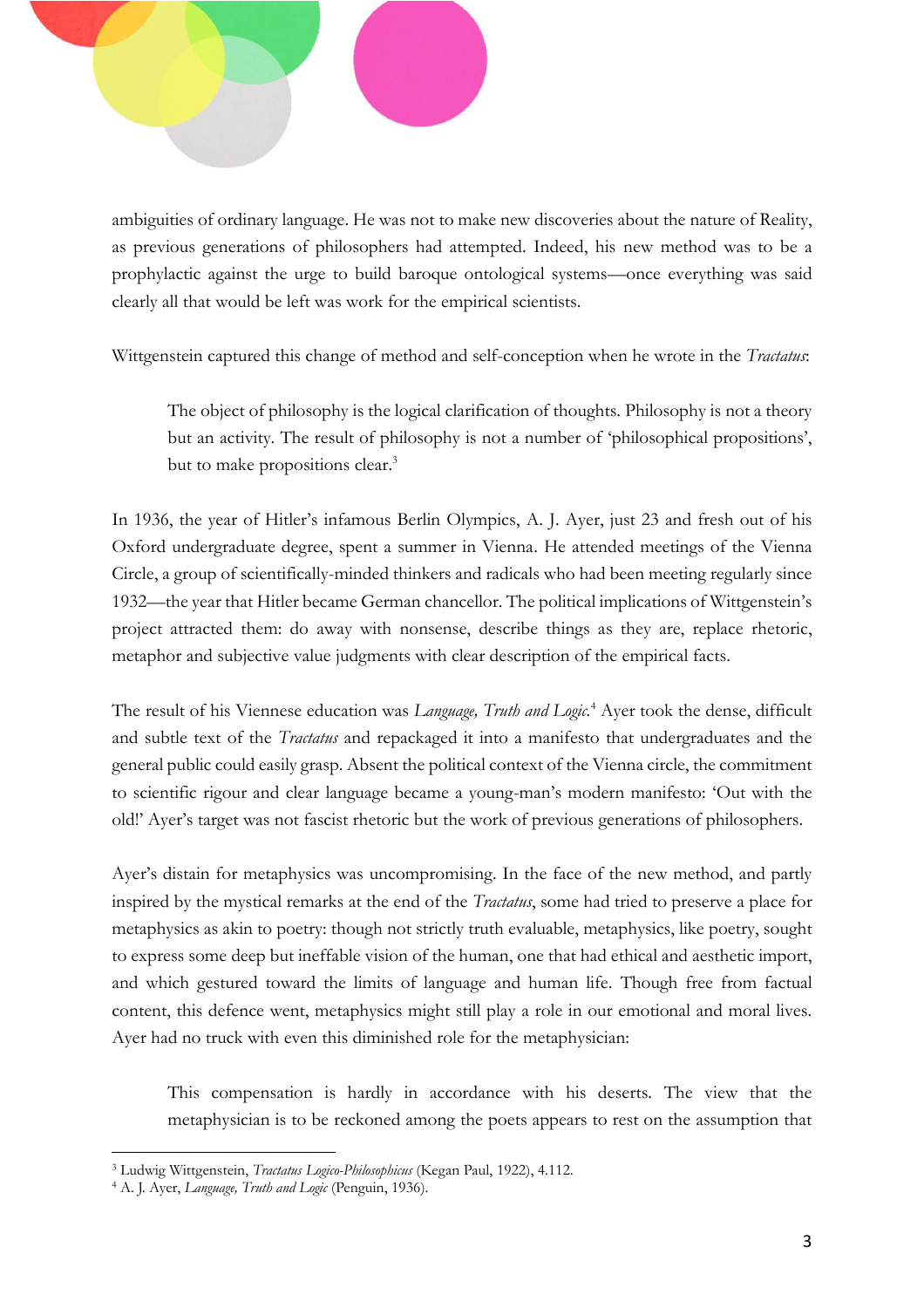

both talk nonsense. But this assumption is false. In the vast majority of cases the sentences which are produced by poets do have literal meaning... If the author writes nonsense, it is because he considers it most suitable for bringing about the effects for which his writing is designed. The metaphysician, on the other hand, does not intend to write nonsense. He lapses into it through being deceived by grammar… It is not the mark of a poet simply to make mistakes of this sort.<sup>5</sup>

We will come back to the comparison between metaphysics and poetry later.

Reports of *Language, Truth and Logic*'s influence on students and dons immediately following its publication give a sense of battle lines, broadly tracing a generational divide, that the book drew. Strawson and Pears, who went up to Oxford in 1937 and 1939 respectively, recall the 'cult status' that the book acquired among undergraduates. It was 'read with breathless excitement' by every undergraduate.<sup>6</sup>

Mary Warnock describes *Language, Truth and Logic* as 'a bombshell': 'A whole generation of undergraduates was excited to find that all they needed to do to refute some inconvenient doctrine was to say firmly and loudly "I don't understand that"".<sup>7</sup>

But though the undergraduates were excited, the older dons, under whom Ayer had studied just a few years before, were far from impressed. Not surprising—Ayer's bonfire of metaphysics called for the burning of books they had written. The 68-year-old ethical intuitionist H. A. Pritchard complained to the 72-year-old Professor of Moral Philosophy H. W. B. Joseph that the book had ever found a publisher. The undergraduate Peter Strawson read the book in 'one absorbed sitting' but knew not to mention this to his tutor. David Pears and his fellow-students were less prudent and brought a copy to their discussion group. Their tutor, the 60 year-old Christian socialist A. D. Lindsay, threw it out the window.<sup>8</sup>

One area of philosophy in which Ayer's manifesto was having a profound effect was ethics. Human life could go on as before with statements about the fundamental nature of reality and the metaphysics of time consigned to the fire; but something would need to be said about the seemingly essential role of statements about right and wrong, good and bad. When I say 'Don't

<sup>5</sup> Ibid, p. 61.

<sup>6</sup> Ben Rogers, *A. J. Ayer, A Life* (Chatto and Windus, 1999), p. 124

<sup>7</sup> Mary Warnock, *A Memoir: People and Places* (Duckworth, 2000).

<sup>8</sup> Ben Rogers, *A. J. Ayer, A Life* (Chatto and Windus, 1999), p. 124.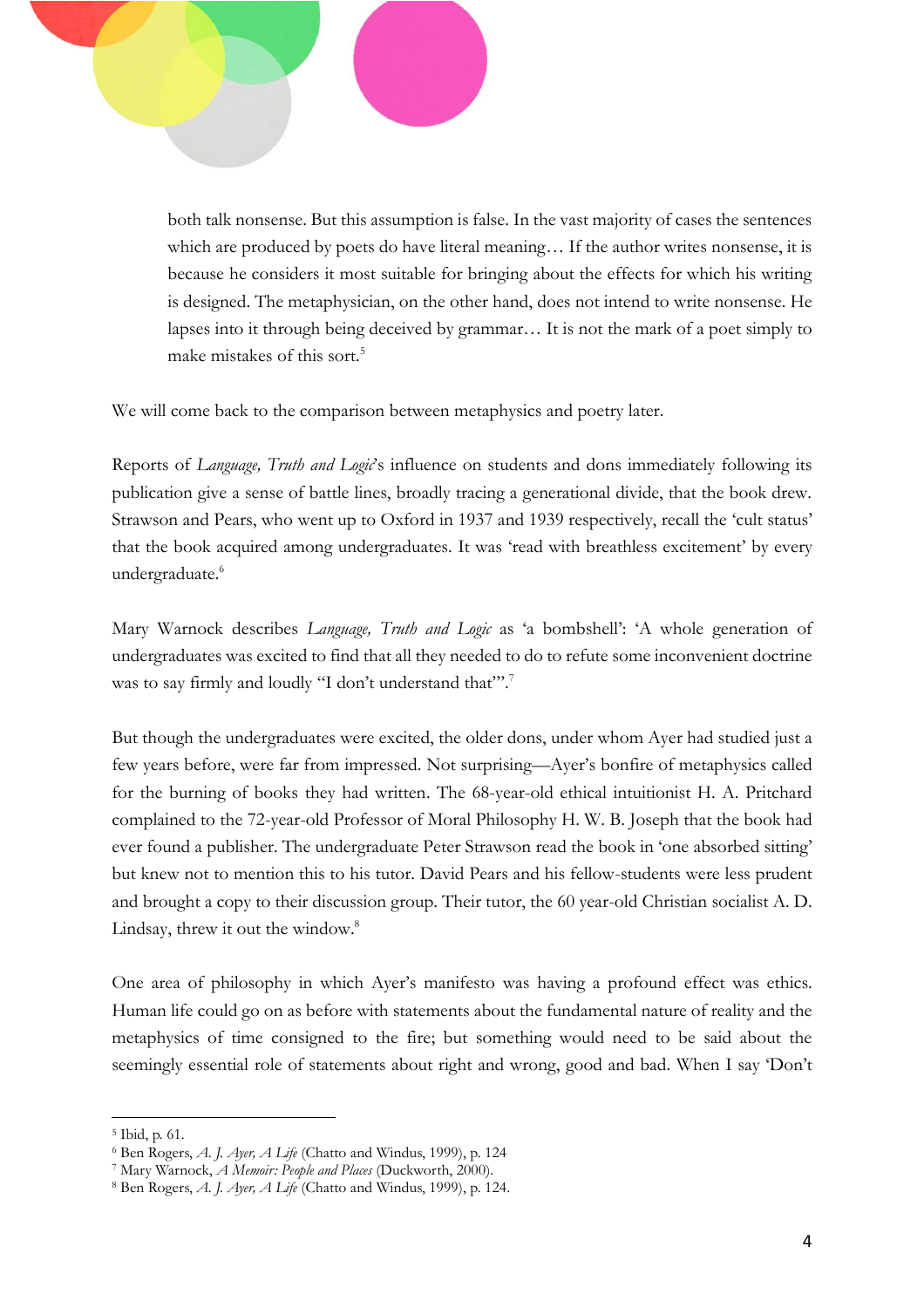

steal that money, it's immoral' it would be insane to react by saying loudly and firmly 'I don't understand! Nonsense!'.

Ayer gave an uncompromising analysis of 'value-judgments' and with it a picture of the modern moral philosopher:

[I]n so far as statements of value are significant, they are ordinary 'scientific' statements; and … in so far as they are not scientific, they are not in the literal sense significant, but are simply expressions of emotion which can be neither true or false […] [Only] propositions relating to the definitions of ethical terms … constitute ethical philosophy… A strictly philosophical treatise on ethics should therefore make no ethical pronouncements.<sup>9</sup>

An ethicist working under the influence of *Language, Truth and Logic* saw his task as the clarification and categorisation of ethical language. His job was to sort expressions that include value-terms into linguistic categories: scientific (e.g. empirical, testable, observable) or expressive. As the former categories are value-free and the latter are merely emotive, there could be no place for the defence of substantive ethical claims. An ethicist who attempted to show that the statement 'Murder is wrong' is *true* went wrong in two senses. First, she mistook the sentence for one that was capable of truth or falsehood. Second, she misunderstood the *role* of the ethicist—the Aristotelian question 'How should I live?' was to be replaced by the modern question 'What does this mean?'

#### **3. PHILOSOPHY INTERUPTED? WAR & A 'WORLD OF WOMEN'**

The story up to this point has been familiar. But what gets ignored, when analytic history is told as a history of men is the following: the generational war in philosophy was interrupted by the beginning of a world war. At its outbreak, the dons of Ayer's generation were enlisted in war work immediately, mostly in the intelligence services. Ayer, Austin and Gilbert Ryle were among them. In 1941 the age of conscription for men was lowered to nineteen and undergraduate numbers sharply declined; male students were enlisted after only one or two years study, postponing completion of their degree until after the war. The excited young revolutionaries had left. Strawson

 $\overline{a}$ <sup>9</sup> Ayer, *Language, Truth and Logic*, p. 137.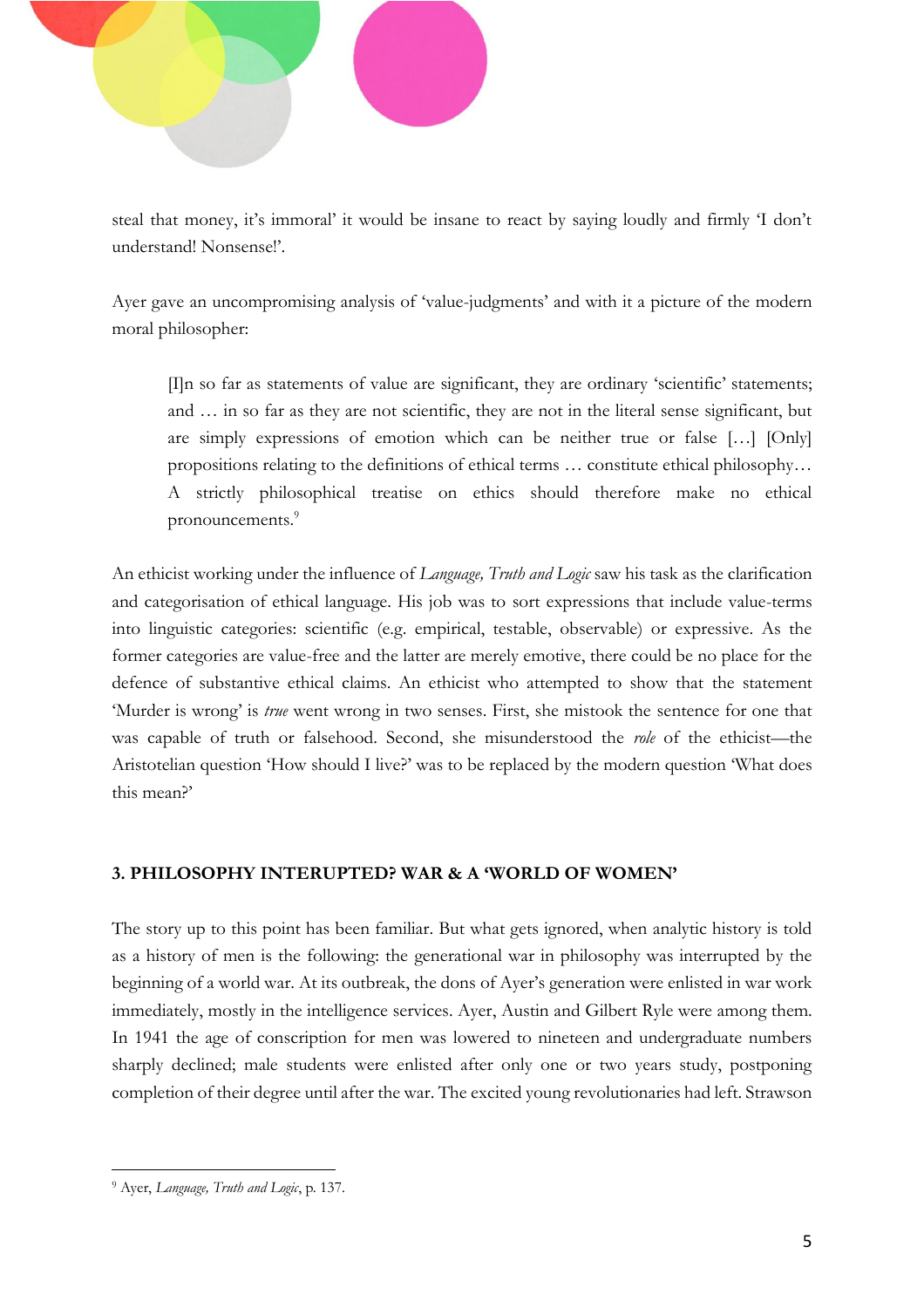

became a captain in the Royal Electrical and Mechanical Engineers and R. M. Hare and David Pears joined the Royal Artillery.

But, though the men were away, University life continued. Elizabeth Anscombe came up to Oxford in 1937. Midgley and Murdoch in 1938 and Philippa Foot in 1939. Women students, in contrast, were not conscripted, and so could complete their degrees in the normal way and even as in Anscombe's case—go onto graduate study without the need to undertake war service. Refugee scholars from Germany and Austria arrived and took on classes vacated by English dons—it was joked that you needed to be able to speak German to get by in North Oxford.

The four women—finding themselves in a university environment that was, for the first time, predominantly female—met and became friends. They shared classes and got together in the women's colleges to talk about Plato's forms, Hobbes and Hume.

Reflecting on the impact of this new demographic on their classes, Midgley writes:

The trouble is not, of course, men as such – men have done good enough philosophy in the past – what is wrong is a particular style of philosophising that results from encouraging a lot of clever young men to compete in winning arguments … By contrast, in those wartime classes – which were small – men (conscientious objectors etc.) were present as well as women but they weren't keen on arguing. It is clear that we all were more interested in understanding this deeply puzzling world than in putting each other down.<sup>10</sup>

We are happy to talk about this observation about gender and philosophical style in the questions but it isn't my focus in this talk.

The relative absence of conscription-age men changed not just the climate but also the content of the philosophical education that Anscombe, Foot, Midgley and Murdoch received. Their classes were designed and delivered by men too old for conscription, whose ideas and methods were already 'out of date'. They read G. E. Moore and Braithwaite rather than A. J. Ayer; they learnt the art of philosophical argument from Collingwood rather than Ryle. Under the guidance of the theologian and classicist Donald MacKinnon (a pacifist), in classes led by refugee scholars and conscientious objectors, they studied Plato and Aristotle and, as Midgley puts it, 'various slightly

<sup>10</sup> Mary Midgley, 'The Golden Age of Female Philosophy', *Letter to the Guardian*, 28 Nov 2013 [https://www.theguardian.com/world/2013/nov/28/golden-age-female-philosophy-mary-midgley.](https://www.theguardian.com/world/2013/nov/28/golden-age-female-philosophy-mary-midgley) See also her *Owl of Minerva: A Memoir* (Routledge, 2005), pp. 123-5.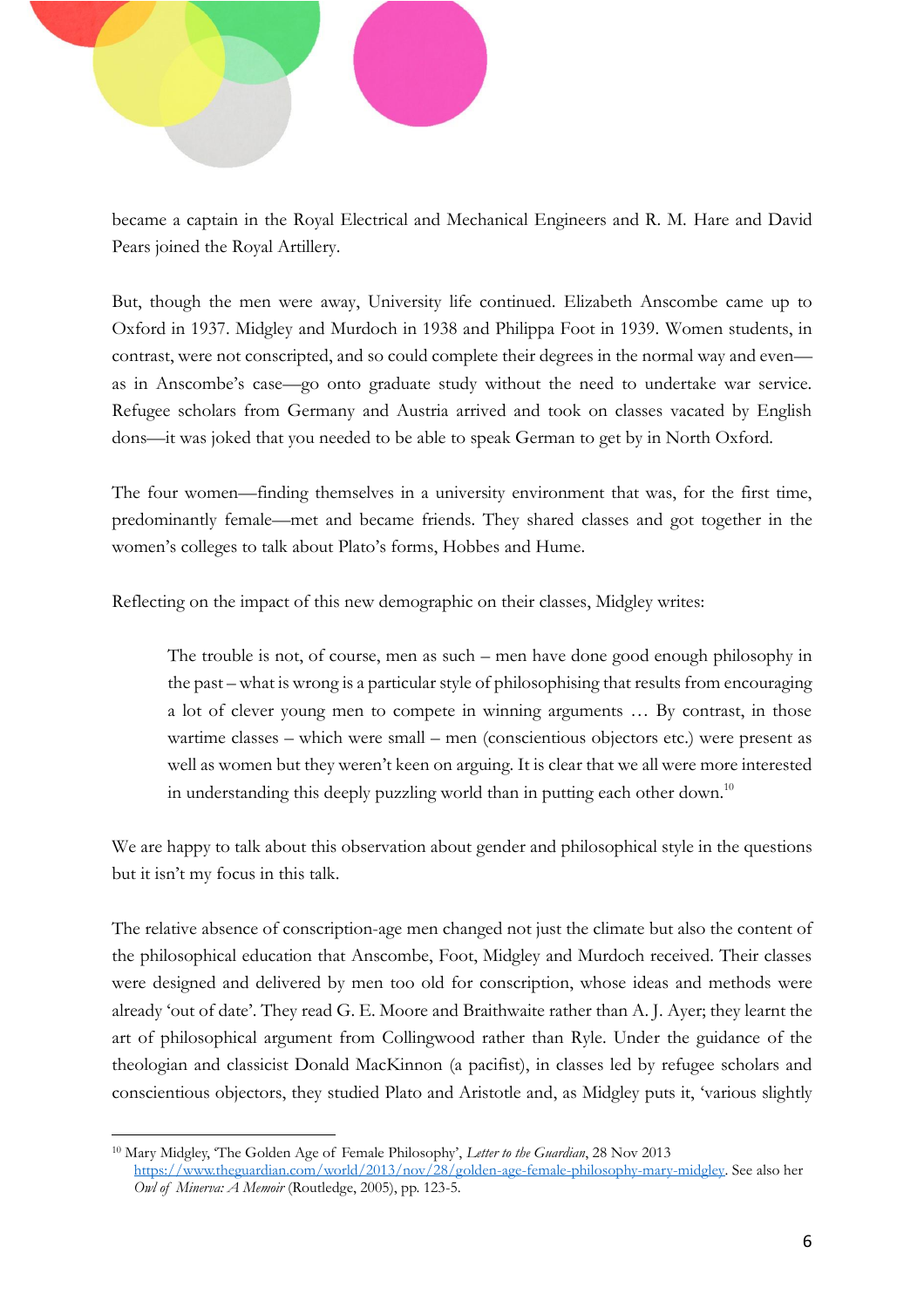

moth-eaten traditions, all of which equally [came] under attack from [*Language, Truth, and Logic*]'. 11 This included, Kant, Bradley, Braithwaite and H. H. Price.

12. The philosophical education that these women were given was out of fashion and they knew it. They could not be blind to influence of *Language, Truth and Logic* nor to the newly weaponised 'I don't understand'. This outmodedness was especially evident in their ethical education. They knew that modern moral philosophers held their job to be limited to the clarification of the language of morals, and would view an ethicist who made 'ethical pronouncements' as stepping out of line. But absent the advocates of the modern, their lessons in Plato and Aristotle—and Anscombe's growing knowledge of Aquinas—led them to view the new as shallow and somewhat absurd. In the context of a world war, the global rise of fascism and communism, and shifting social opinions about religion, sex and welfare, these women recognised the *difficulty* in making moral judgments, but refused to stop doing so.

This is reflected in this story from Midgley's memoir.

[O]ur tutor Isabel Henderson wanted to celebrate [mine and Iris'] Firsts properly. As a special treat she arranged a dinner party for us with two highly distinguished contemporary sages - the historian, A. L. Rowse, and the Cambridge musicologist, J. B. Trend. We duly dressed up and through a long evening we listened attentively to their distinguished contemporary opinions.

Bright moonlight flooded down St.Giles as the two of us eventually stumbled home to Somerville. 'So finally', I asked, 'what about it? Did we learn something new this evening?' 'Oh yes, I think so,' declared Iris gazing up at the enormous moon. 'I do think so … *Trend is a good man and Rowse is a bad man.*' At which exact, but grotesquely unfashionable, judgment we both fell about laughing so helplessly that the rare passers-by looked round in alarm and all the cats ran away.<sup>12</sup>

#### **4. A JOINT 'NO!'**

 $\overline{a}$ 

After graduating, Foot, Murdoch and Midgley spent a brief spell in London doing war work. Murdoch and Foot shared a flat, a pair of shoes, a lover and an armchair donated to them by Mary Midgley. Anscombe went to Cambridge to meet and learn from Wittgenstein—who by then had

<sup>11</sup> Midgley, *Owl of Minerva*, p. 117.

<sup>12</sup> Midgley, *Owl of Minerva*, p. 126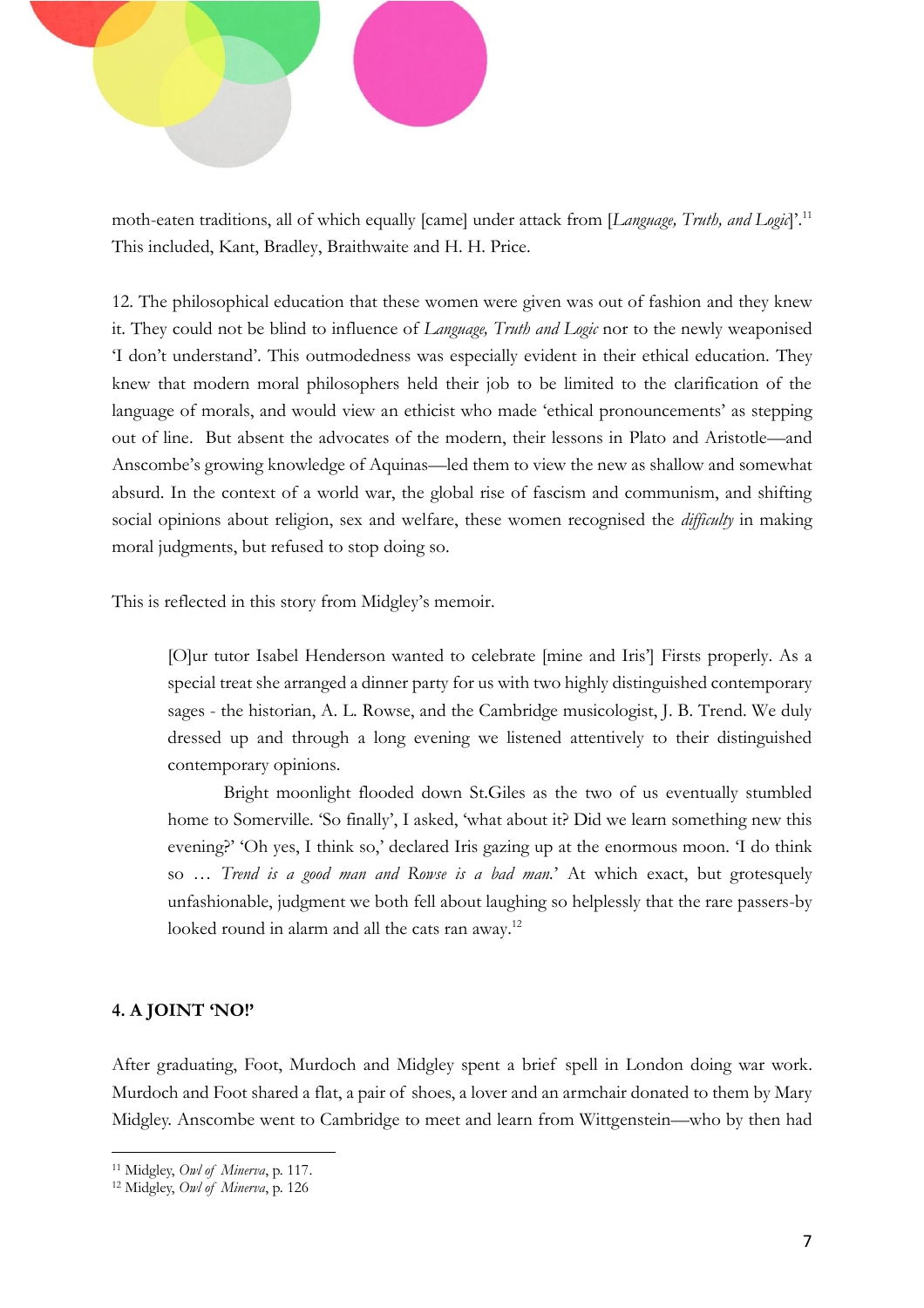

would later join her for a year in 1947. Though somewhat dispersed the women found chances to meet to discuss philosophy. In a diary entry from 1948, Murdoch describes one of these sessions as philosophy in a 'world of women': 'I reflected, talking with Mary, Pip and Elizabeth, how much I love them'.<sup>13</sup>

In the Autumn of 1948, all four returned to Oxford. They were living near Park town, a Victorian crescent where Philippa Foot—by then married to Michael Foot (the lover she had shared with Murdoch)—had a flat. Murdoch lived with the Foots; Midgley had an attic apartment on the crescent and Anscombe was across the street with Peter Geach. The women could now meet regularly, in Foot's living room, to talk philosophy. Many of those conversations focussed on the question: what was to be done about Oxford moral philosophy?

By the time the women were back in situ, so of course were the men, and they were meeting too. Ayer had returned and was enjoying celebratory status as the whirlwind around his youthful manifesto picked up speed. Ryle, a commander in the war had set up the BPhil. Austin had been in the intelligence services and was newly attuned to code-breaking possibilities that linguistic analysis afforded. While the women met in Park Town, hand-picked dons gathered at Austin's rooms on Saturday mornings to decipher the intricacies of everyday speech.

This focus on 'ordinary language' made post-war linguistic analysis less austere than Ayer's pre-war offering. Oxford philosophers continued to think that philosophy was an activity and not a theory, but saw their activity as closer to that of an ethnographer than a mathematician. The Oxford linguistic philosopher set out to study the *use* of language in ordinary speech and to make a faithful record of that use. His tools were, as Austin put it, the dictionary and the law. This offered up new avenues of enquiry for the moral philosopher, but did not change the nature of his task: clarification and categorisation of ethical language. For example, a moral philosopher interested in blame and responsibility would need to pay careful heed to when the word 'accident' is preferred—in ordinary language—to the word 'mistake':

You have a donkey, so have I, and they graze in the same field. The day comes when I conceive a dislike for mine. I go to shoot it, draw a bead on it, fire: the brute falls in its tracks. I inspect the victim, and find to my horror that it is *your* donkey. I appear on your doorstep with the remains and say – what? "I say, old sport, I'm awfully sorry, &c., I've shot your donkey *by accident*"? Or "*by mistake*"? Then again, I go to shoot my donkey as

<sup>13</sup> From Murdoch's journal: 12 June 1948. Quoted in Justin Broackes (ed.), *Iris Murdoch: Philosopher* (Oxford University Press, 2012), p. 3.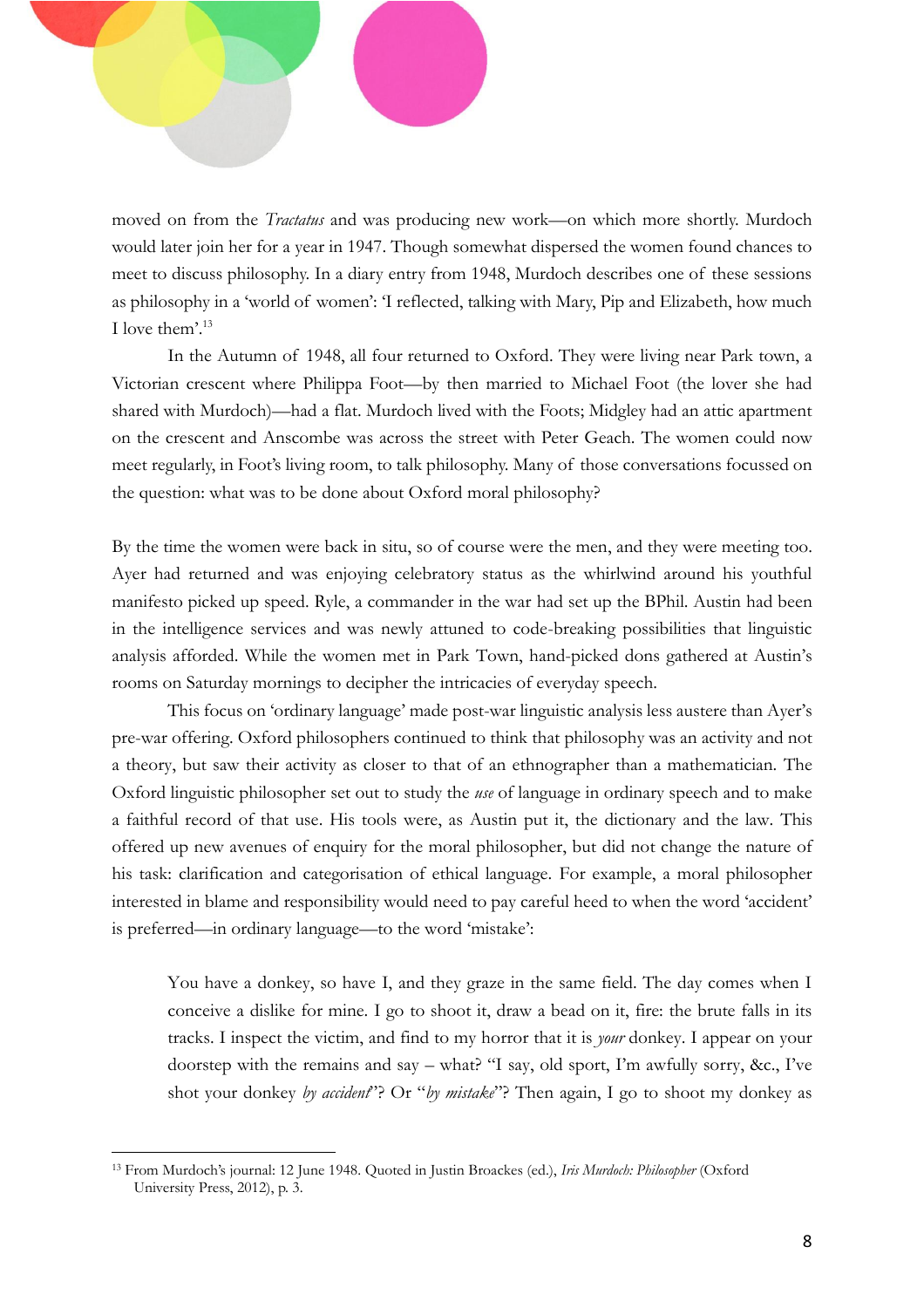

before, draw a bead on it, fire – but as I do so, the beasts move, and to my horror yours falls. Again the scene on the doorstep – what do I say? "By mistake"? Or "by accident"?<sup>14</sup>

No comment is to be made on the most obvious ethical dimension of this case: shooting a donkey on a whim. Rather, attention is focussed on the linguistic data: 'mistake' or 'accident'. It was now by reference to 'ordinary language' that ethical pronouncements by moral philosophers would be revealed to be as nonsensical as poetry. [Though one might wonder just how 'ordinary' Austin's Edwardian discourse—or the absurd scene in which it is homed—really is!]

15. Richard Hare was one of those in attendance at Austin's Saturday morning gatherings. He had been taken prisoner in Singapore in 1942 by the Japanese and during those years of imprisonment, he had begun to fashion a moral philosophy that could serve a man alone in a scene from which the ordinary standards of decency and humanity had been banished*.* This nascent philosophy took form under the influence of Austin's gatherings.

Hare's *Language of Morals* emphasised the prescriptive, rather than the emotive, aspect of moral statements.<sup>15</sup> Note the title—in line with Ayer's vision, this book will speak only of the *language* of morals, and not moral life as such. Hare noted that value judgment normally carry an implicit prescription—*do* or *don't do* such-and-such. For instance, if I tell you 'Riding a bike is good' I thereby encourage *you* to cycle, should you have the chance. Where the moral judgments differ from other evaluative talk is in their universalizability. If I say 'Riding a bike is *morally* good' I imply that *everyone* should *always* cycle should he have the chance.

For Hare, in line with Ayer, commitment to this universal claim is not underpinned by a belief in a moral law or moral facts; rather it is a *formal* feature of a moral prescription as such. Moral education involves learning the universal principles of conduct on which one's society broadly agrees, but ultimately it is up to each of us to choose the prescriptions by which we will live.

Hare's book was not quite the bombshell that Ayer's book had been, but his ideas were nevertheless a great hit with both philosophers and the broader public. Some worries were raised that Hare's philosophy 'corrupted the youth' by teaching them that morality is not a system of God-given laws but a set of personal principles, but these worries were allayed by the extreme conventionality of Hare's outlook. What he had concocted was moral philosophy without ethical pronouncements which nevertheless recommended a particular set of moral norms: those that

<sup>14</sup> J. L. Austin, 'A Plea for Excuses', *Proceedings of the Aristotelian Society*, 1956-7.

<sup>15</sup> R. M. Hare, *The Language of Morals* (Oxford University Press, 1952).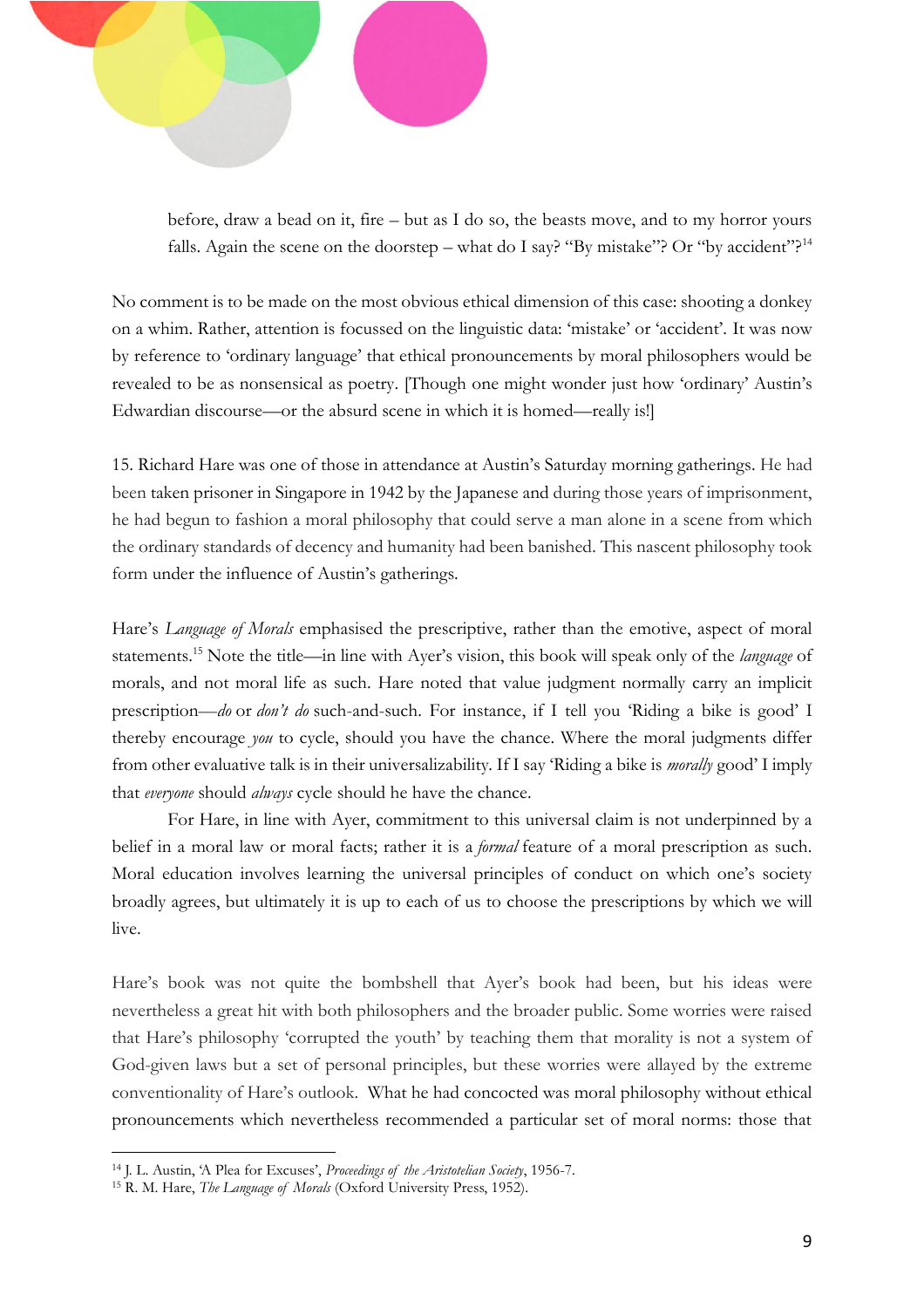

matched the dominant conventions of one's time. In spirit with the liberalism that underlies his focus on *personal choice*, he had done so while evincing a very English respect for different cultural norms and for the codes of practice of other reasonable individuals. The result: the seeming impossible. A moral philosophy that stuck to Ayer's injunction on ethical pronouncements while endorsing the moral outlook of atheistic liberalism. Anscombe remarked that his philosophy flattered—by reflecting back—'middle-class thinking'.<sup>16</sup>

16. But while Hare was developing his moral philosophy in Austin's Saturday gatherings, the women were hot on his heels! In their Park Town meetings they were looking to undermine not just the particulars of his view but the whole project of devising a moral philosophy that was cut free from the facts and which eschewed ethical pronouncements. Here is Mary, speaking last year:

[W]hat, for me, makes the unanimity-story still important is a persisting memory of the four of us sitting in Philippa's front room and doing our collective best to answer the orthodoxies of the day, which we all saw as disastrous. As with many philosophical schools, the starting-point was a joint 'NO!' No (that is) at once to divorcing Facts from Values, and—after a bit more preparation—also No to splitting mind off from matter. From this, a lot of metaphysical consequences would follow.<sup>17</sup>

The need to be able to make ethical pronouncements—to say, truly, that Hitler is a bad man, that torture is unjust, that murder is prohibited—seemed to these women, pressing. A moral philosophy that was based on the idea that any ethical pronouncement was illicit seemed to them to be utterly unacceptable in the context of the world-historical events to which they were witness.

In 1956 this failure of language and ethics would be the focus of Anscombe's 'Mr Truman's Degree', in which she accused the fellows of Oxford of having lost the concept of murder—it was no longer possible for them, she thought, to recognise a fundamental ethical truth: murder is one of the worst sorts of human acts and it is always prohibited.<sup>18</sup>

18. Writing in the 1990s, Foot gives voice to the worries that gripped them then:

<sup>16</sup> G. E. M. Anscombe, 'Does Oxford Moral Philosophy Corrupt the Youth?' in *The Listener*, Thursday, February 14, 1957; p. 249; Issue 1455.

<sup>17</sup> Mary Midgley, 'Then and Now' < http://www.womeninparenthesis.co.uk/then-and-now/>

<sup>18</sup> G. E. M. Anscombe, 'Mr Truman's Degree' (pamphlet published by Author, Oxford, 1958). Published in her *Ethics, Religion and Politics*. (Blackwell, 1981), pp. 62-71.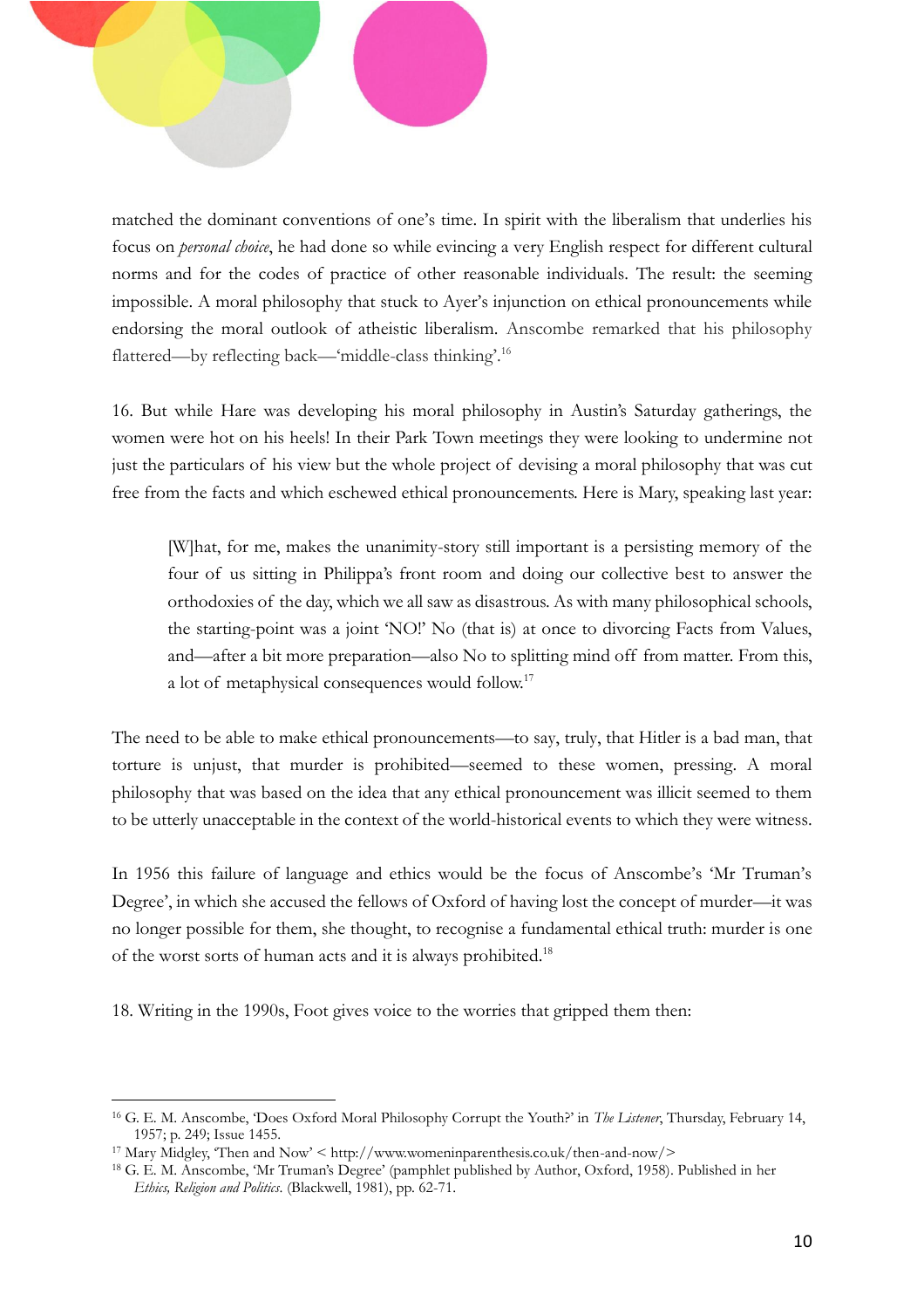What [the 'Oxford moral philosophers'] tried to do was construe the conditions of use of sentences like "it is morally wrong to kill innocent people" in terms of a speaker's feelings or attitudes, or of his or her commitment to acting in a certain way. And this meant that, according to these theories, there is a gap between the facts, or grounds, for a moral judgement and that judgement itself. For whatever reasons might be given for a moral judgement, people might without error refuse to assent to it, not finding the relevant feelings or attitudes in themselves. And this is what I thought was wrong. For, fundamentally, there is no way, if one takes this line, that one could imagine one- self saying to a Nazi, "but we are *right*, and you are *wrong*" with there being any substance to the statement. Faced with the Nazis, who felt they had been justified in doing what they did, there could simply be a stand-off. And I thought: "Morality just cannot be subjective in the way that different attitudes, like some aesthetic ones, or likes and dislikes, are subjective." The separation of descriptions from attitudes, or facts from values, that characterized the current moral philosophy had to be bad philosophy.<sup>19</sup>

The women resisted the influence of Austin—not least because he refused to invite them to his Saturday morning gatherings. Instead, Anscombe's contact with Wittgenstein suggested to them a different direction in which to take linguistic philosophy. His influence on the *Quartet*, mediated by Anscombe and Murdoch, gave these women the resources to begin their counter-revolution: 'NO!' to the Fact / Value distinction and 'No' to divorcing mind from matter. In putting Wittgenstein's method to work in ethics they would transform it from a tool for dismantling philosophical muddles into a means of addressing the Aristotelian question 'How should I live?'.

In thumbnail sketch, the Wittgenstein that influenced Ayer and the Vienna circle views language as an abstract symbolism in which we can *picture* empirical facts. The role of language is to describe the world, and it is the isomorphic structure of thought and reality that makes this picturing possible. What Wittgenstein had come to realise by the 1930s was that language was not an abstract symbolism: for creatures like us, language is a tool. The structure of language is not a reflection of the structure of a brutely given world of facts, but is rather shaped by and shapes the lives and actions of people. This organic conception of language means that the task of studying the meaning of words requires one to attend to more than propositions; one must take as one's object *human life*. As such, Wittgenstein replaces his austere enquiry into the 'general form of the proposition'—an enquiry into the necessary structure of anything that could represent the facts—

<sup>19</sup> Philippa Foot, 'The Grammar of Goodness', an interview with Philippa Foot, 2003, *The Harvard Review of Philosophy XI*.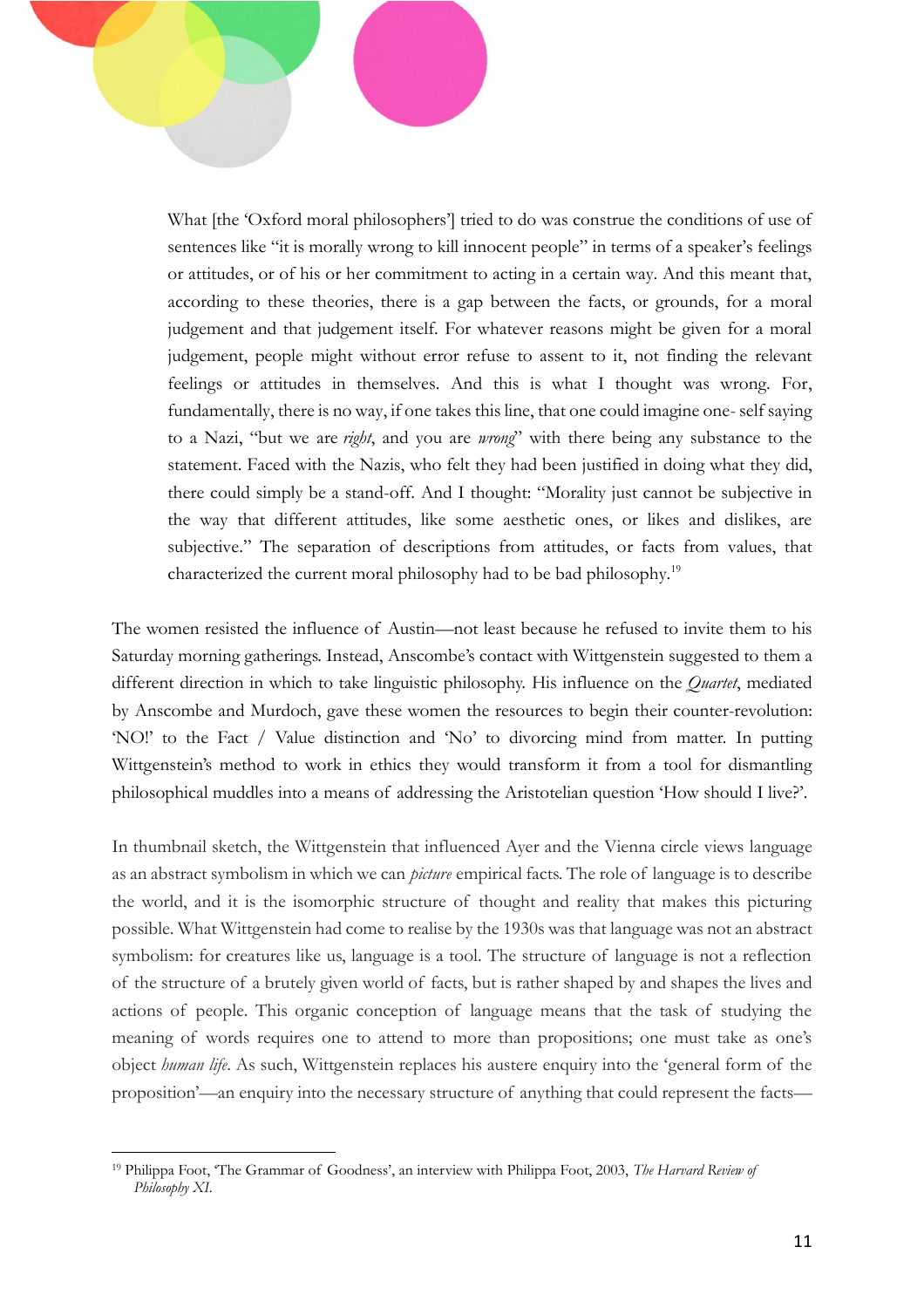

with an enquiry into the general form *of human life.* This latter enquiry is an enquiry into the structures that give our lives together intelligibility and into which our language is interwoven.

Hare's moral philosophy—with which the Quartet became somewhat obsessed—had two pillars, both of which they now had the tools to attack. First, Hare had inherited Ayer's injunction to divorce facts from value. Our women knew that a combination of Wittgenstein's method and the 'moth-eaten traditions' that they had assimilated at Oxford, would give them the resources to show that a true description of the world would be one that included normative concepts. Second, Hare belonged to Austin's school of ordinary language philosophers. Anscombe and Murdoch—and through their teachings, later, Foot and Midgley—saw that Wittgenstein's conception of linguistic use would take them far beyond calculus, the dictionary and the law. It would take them to a study of the patterns and norms by which human life is lived. Wittgenstein applies his method piecemeal, to language-games containing words or concepts that get philosophers in a muddle—meaning, intend, rule, sensation. These four women attempt something much more ambitious: to describe the form of human life as such, and through doing so, to illuminate the structure and contours of a *good human life*.

Their study would be testimony to Wittgenstein's remark: 'N*ot empiricism* and *yet realism* in philosophy, that is the *hardest thing*'. <sup>20</sup> And to remain realistic they turn again and again to the human scene, to the human animal, to human society, to the way we live with each other, to what we, human animals, are and need.

## **3. PICTURING THE HUMAN, PICTURING THE PHILOSOPHER**

To get a sense of the ethics that emerges out of a commitment to this sort of realism, we can look to an unpublished paper of Anscombe's, called 'Twenty False Opinions Common Among Anglo-American Philosophers'. Among them are the following six:

- 1. We aren't mere members of a biological species but *selves.* The nature of the self is an important philosophical topic
- 2. There is no such thing as a natural kind with an essence which is human nature.
- 3. Ethics is formally independent of facts of human life, for example, human physiology.

 $\overline{a}$ <sup>20</sup> Ludwig Wittgenstein, *Remarks on the Foundations of Mathematics* (MIT, 1978), p. 325. For discussion see Cora Diamond, 'Realism and the Realistic Spirit' in her *The Realistic Spirit: Wittgenstein, Philosophy, and the Mind* (MIT, 1991).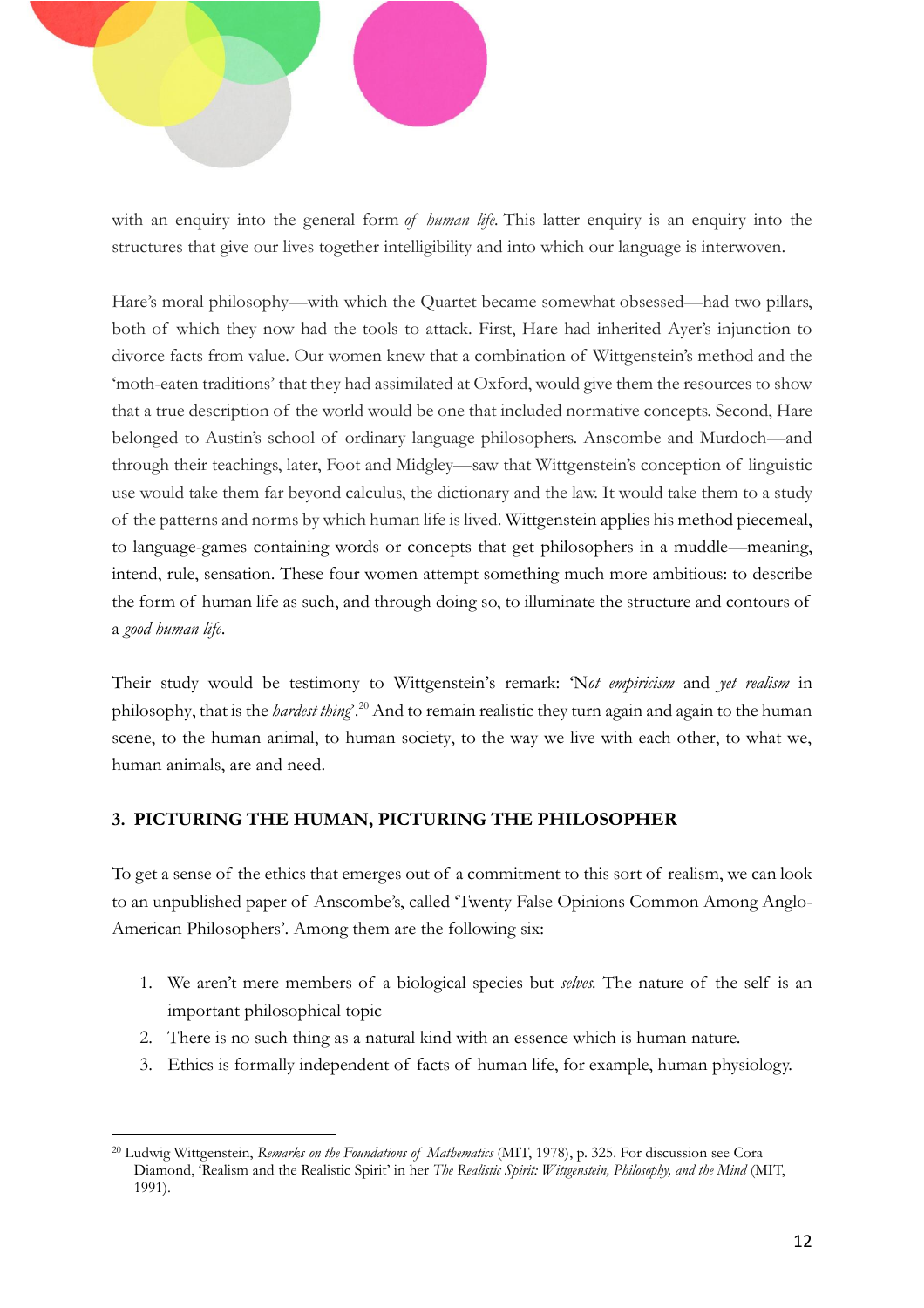

- 4. Ethics is 'autonomous' and is to be derived, if from anything, from rationality. Ethical considerations will be the same for any rational being
- 5. Imaginary cases, which are not physical possibilities for human beings, are of value in considering ethics
- 6. The study of virtues and vices is not part of ethics.<sup>21</sup>

For the women of the *Quartet*, the ethics of Ayer and Hare—and indeed much contemporary moral philosophy—is 'unreal' in ways that connect to the six theses. It is formally independent of the facts of human life, for example human physiology. It is autonomous and derived only from rationality in ways that obscure and occlude the form of life of human animals. It holds on to the consoling assumption that on whole human animals are rational agents who will act in ways that are not monstrous or systematically harmful to others but are grounded in motives and intentions that are transparent to them and a product of reason. It deflects attention away from careful consideration of real human situations through the use of examples which are either trivial or fantastical (not possibilities for actual human beings). In contrast, the stance of these women is realistic: ethics is formally dependent on facts of human life, facts that can be excavated through careful study of the human animal; ethics is not an autonomous sphere but is connected to human nature, and in particular to what humans need to flourish; the reality of human evil, error and fantasy is recognised, but also the possibilities for moral work; it depicts real or imagined cases of the human moral predicament, often in domestic and everyday situations. This sort of commitment to 'reality' recognises the extreme difficulty of sustaining a realistic attitude in philosophy. Part of this difficulty is simply a reflection of the complexity of human beings, human life, and human language—a complexity that our concepts reflect—but another part is an ethical, rather than an intellectual, difficulty.

This is, as we said at the start, just the smallest first sketch of the philosophy of the school. In a longer—book-length—treatment, the differences in the way that the women undertake this project would need to come out, and much more detail would be filled in about the connection between the method and the ethics. This school—if that's what it is—has suffered from 60-years of scholarly neglect. In that time many thousands of papers and dozens of books have been published on the philosophy that emerged out of Austin's Saturday morning gatherings. We hope that there will be plenty of work now to come on the philosophy that emerged out of these contemporaneous meetings Philippa Foot's living room.

<sup>21</sup> Anscombe, 'Twenty Opinions Common among Modern Anglo-American Philosophers' in Mary Geach and Luke Gormally (eds), *Faith in a Hard Ground: Essays on Religion, Philosophy and Ethics by G. E. M. Anscombe* (Imprint Academia, 2008).